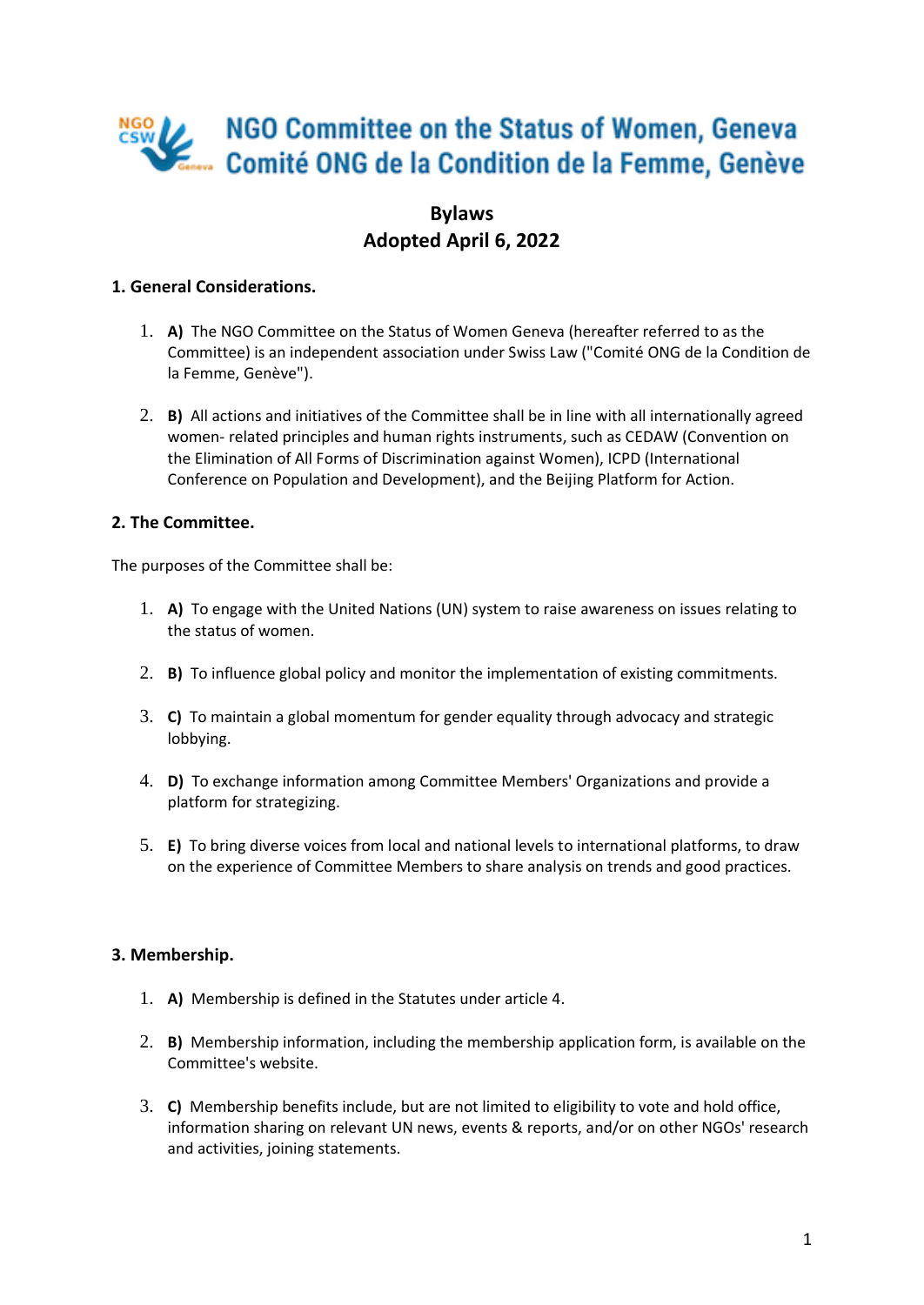- 4. **D)** In turn, members are expected to contribute effectively to the work of the Committee as per its mission.
- 5. **E)** It is the responsibility of each member organization to pay its dues within the first three months of the year. Failure to do so shall result in membership benefits being withheld. In the event of financial difficulties, a member organization may petition the Bureau for an extension or the possibility of an in-kind donation.
- 6. **F)** Members who wish to resign from the Committee shall advise the Bureau in writing.
- 7. **G)** After due consultation, membership may be revoked by a 2/3 vote of the Bureau. Possible reasons include, but are not limited to taking any action inconsistent with the purposes of the Committee, not upholding membership responsibilities, or violating the code of conduct.

#### **4. Organization of work and procedures.**

- 1. **A)** The Committee shall meet at least three times a year. The Bureau may vote to hold meetings electronically. Such meetings are valid and will follow good governance practices and the rules of all in-person meetings.
- 2. **B)** The minutes of each meeting shall be circulated after each meeting with a deadline given for receiving corrections to the minutes. All corrections to the minutes shall be in writing. The proposed corrected minutes will then be sent to the Members along with the agenda for the next meeting in a timely fashion.
- 3. **C)** The Committee may issue position papers; where appropriate it will generate such position papers by providing ample opportunity for members to give input.
- 4. **D)** The Committee shall facilitate the production of joint statements open for signature by all members.
- 5. **E)** The work of the Committee shall be organized through Thematic Priorities and Initiatives.

**Thematic Priorities** are defined by the newly elected Bureau at the beginning of its term of office; they may be revised at any time to reflect the focus of the Committee and its working groups.

#### **Initiatives** are either:

i) Specific, concrete, and time-bound activities such as events, campaigns, or publications.

ii) or longer-term research and advocacy work, which takes one or more priority theme(s) forward and are organized in task forces. At the proposal of one member or a group of members, an initiative may be submitted to the Bureau for consideration, coordination, and, if required, budget approval using the prescribed task force template.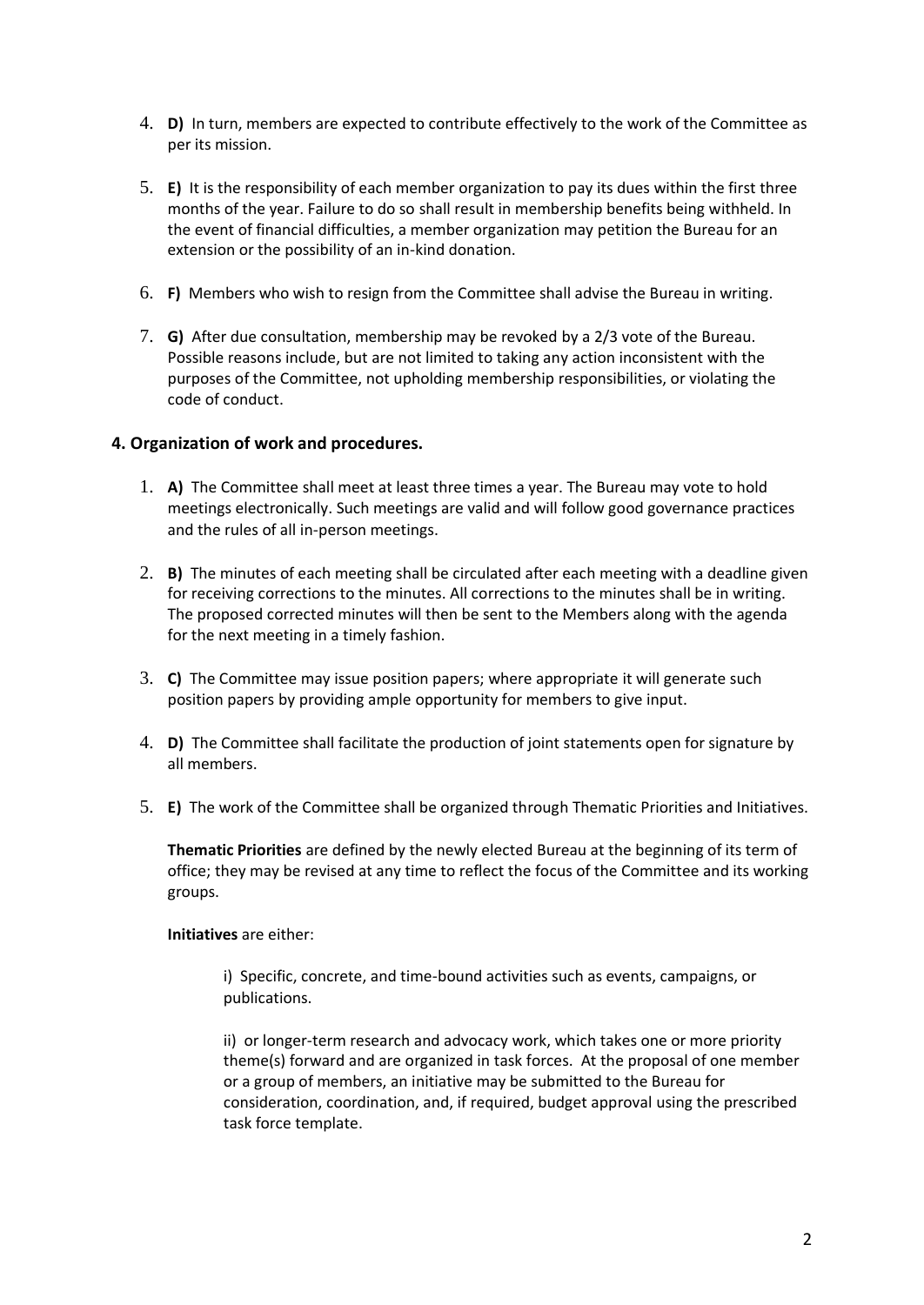Iii) *Individuals who are members, but not official delegates of member organizations, may be invited to contribute to NGO CSW Geneva task forces, at the discretion of the Bureau and the task force chair.*

- 6. **F)** All public actions shall be conducted to further the goals and interests of the Committee. Actions of individual members in the name of the Committee must be approved in advance by the Bureau.
- 7. **G)** The work of the Committee and its members shall be guided by the Committee's code of conduct in the appendix.

### **5. The Bureau.**

**A)** The Bureau is the elected governing entity of the Committee. It shall direct its work and represent its membership. Besides the specific board function to which they are elected, Bureau members shall act as advocates and representatives of the Committee and have access to the UN Geneva.

**B)** The Bureau shall consist of the President, at least one, and not more than three Vice Presidents, Treasurer and may include an Assistant Treasurer, an Executive Secretary and may include an Assistant Secretary. The Bureau shall meet as deemed necessary.

**C)** All Bureau positions are served by individuals representing a member organization and serve in their own capacity. In the event of a resignation or dismissal, the representative organization will not be held responsible for filling the vacancy.

**D)** Electronic Bureau meetings are valid meetings.

**E)** The duties of the Bureau:

i) The Bureau shall direct, support, and coordinate the work of the Committee, when relevant, with other organizations, agencies, and committees such as the NGO Committee on Human Rights.

ii) The Bureau shall develop an annual plan and budget to be approved by members. iii) The Bureau shall define procedures for meetings and make recommendations to amend the

Bylaws and the Code of Conduct with the approval of the Committee.

iv) The Bureau may, as appropriate, establish ad hoc task forces to examine specific issues in depth. Each task force will be provided with a specific time-bound mandate and will disband upon completion of its mandate.

v) In the event of a vacancy in the Bureau, the Bureau is empowered to name a replacement from Committee members, which will be confirmed at the next Committee meeting.

vi) The Bureau is responsible for all external communications, including the website and social media.

vii) The Bureau may invite potential members to attend meetings of the Committee as observers for a limited time, as space permits.

**F)** The President shall:

- i) Represent and act as a spokesperson on behalf of the Committee.
- ii) Facilitate meetings of the Committee.
- iii) Bring issues of concern to the attention of the Committee.

iv) Encourage and facilitate members to speak with a common voice around issues of mutually agreed interest.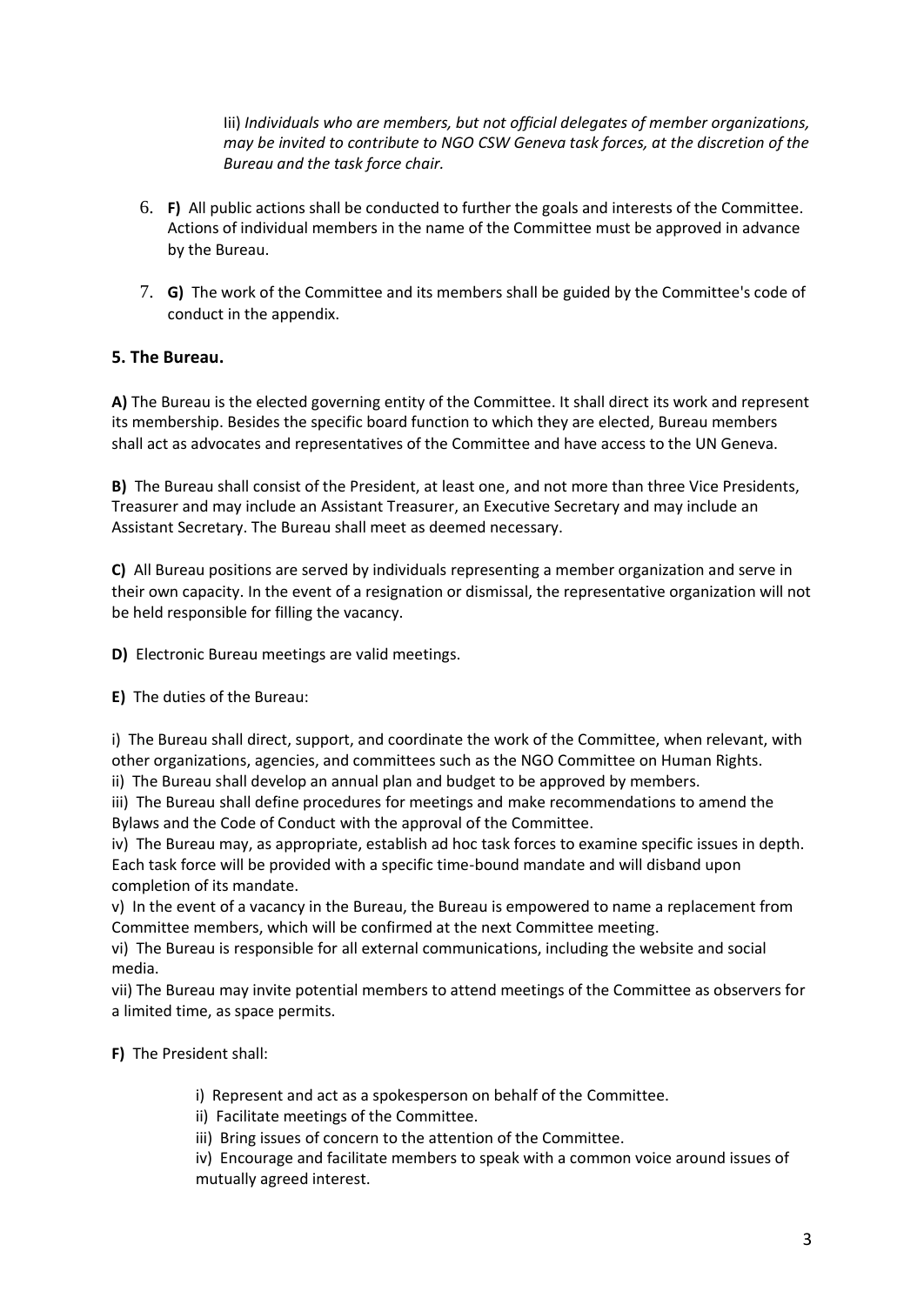v) Provide leadership aimed at the most effective articulation and harmonization of the collective work undertaken by the Committee, in accordance with its mandate.

In all these tasks, the President shall work closely with the Vice-Presidents.

**G)** The Vice-President(s) shall:

i) Work closely with the President in the spirit of shared leadership.

ii) Represent and act as a spokesperson on behalf of the Committee in the absence of the President.

iii) Co-facilitate meetings of the Committee.

iv) Take on additional tasks as mutually agreed, such as the responsibility for external communications, supervise the update of the website, membership extension, relations with other organizations, Committees, or UN agencies.

**H)** The Treasurer with the help of the assistant Treasurer shall:

i) Maintain the accounts of the Committee and present financial statements as appropriate to the Committee or as requested by members.

ii) Send notice of annual fees and invoice to Committee members, keep records of fees received, and when necessary, initiate the sending of reminders.

iii) Inform the Bureau of payment by new members so that they may be welcomed and sent copies of the Committee's governing documents and pertinent Committee information.

iv) Exercise oversight on expenditure in accordance with the approved budget.

v) Present an annual financial report and the budget to the Committee for approval by majority vote at the General Assembly.

vi) Submit, when deemed necessary, proposals for annual fees revision, to be approved by the General Assembly, and to be effective for the following year.

#### **I)** The Secretary/ Secretaries

ii)Send notices of Committee meetings and circulate necessary supporting documents.

- ii) Keep a record of all Committee meetings and circulate the minutes.
- iii) Book meeting rooms and schedule electronic meetings as needed.
- iv) Maintain an up-dated mailing-list with the support of the treasurer.
- v) Maintain regular communication flow in between meetings.
- vi) May assist with website maintenance and social media.

**J)** The Bureau may appoint Advisors, Coordinators and Task Force Chairs as necessary to aid in their work and the work of the Committee.

**K)** After due consultation, a Bureau member may be dismissed by a 2/3 majority vote of the Bureau. Possible reasons include but are not limited to non-performance of duties, repeated absences, conflict of interest, or violation of the code of conduct.

#### **6. Elections.**

**A)** Elections of the members of the Bureau shall take place every three years and may also take place at a Special Meeting called for this purpose, for example, due to a presidential resignation.

**B)** The Committee's elections procedures are as follows